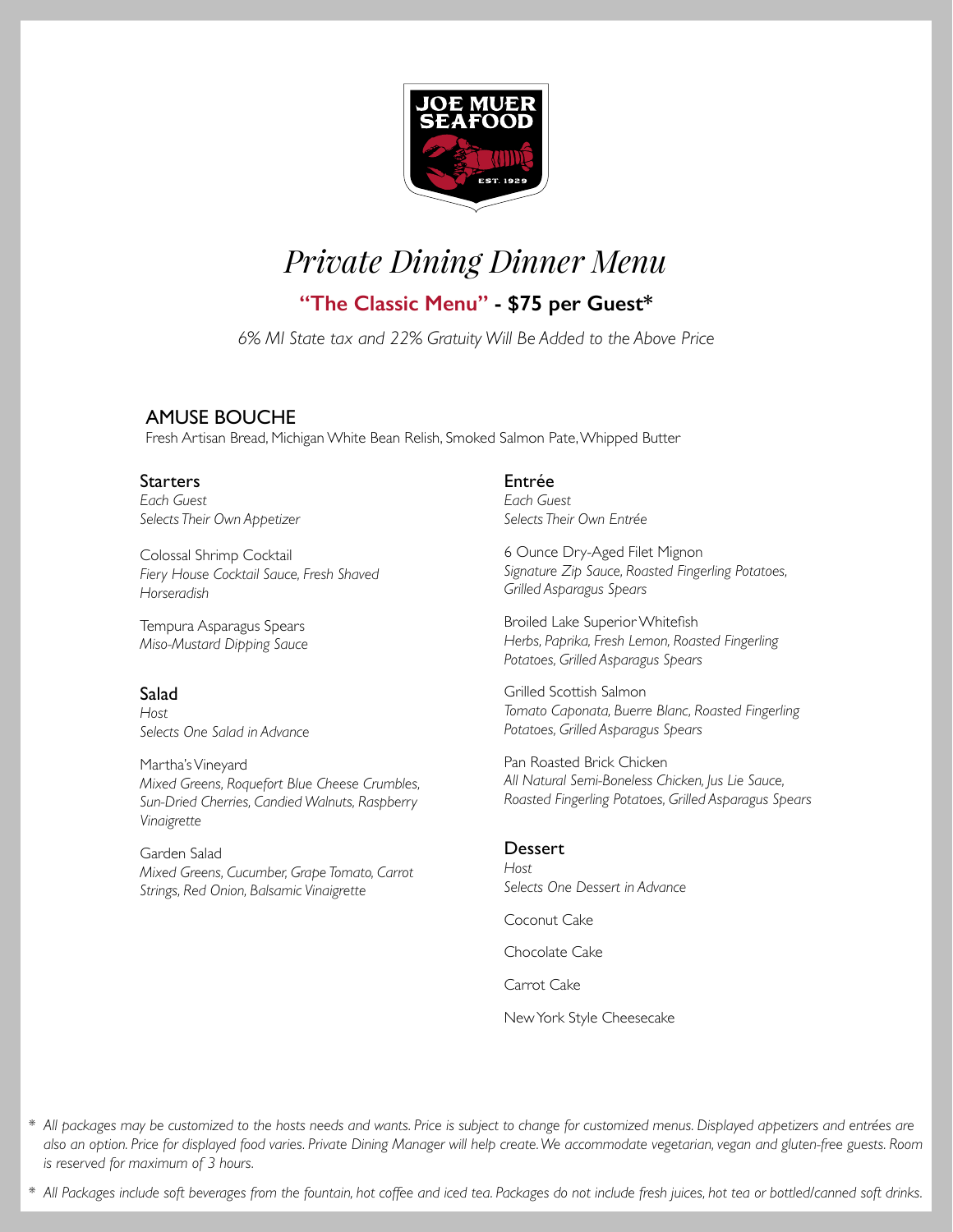

**"The Modern Menu" - \$85 per Guest\*** 

*6% MI State tax and 22% Gratuity Will Be Added to the Above Price*

## AMUSE BOUCHE

Fresh Artisan Bread, Michigan White Bean Relish, Smoked Salmon Pate, Whipped Butter

## **Starters**

*Each Guest Selects Their Own Appetizer*

Colossal Shrimp Cocktail *Fiery House Cocktail Sauce, Fresh Shaved Horseradish*

Devilled Crab Balls *Maryland Blue Crab, Breadcrumbs, Crispy Leeks, Stone Ground Mustard Aioli*

### **Salad**

*Host Selects One Salad in Advance*

Martha's Vineyard *Mixed Greens, Roquefort Blue Cheese Crumbles, Sun-Dried Cherries, Candied Walnuts, Raspberry Vinaigrette*

Garden Salad *Mixed Greens, Cucumber, Grape Tomato, Carrot Strings, Red Onion, Balsamic Vinaigrette*

## Entrée

*Each Guest Selects Their Own Entrée* 

8 Ounce Dry-Aged Filet Mignon *Signature Zip Sauce, Roasted Fingerling Potatoes, Grilled Asparagus Spears*

Crab-Stuffed Atlantic Flounder *Grainy Mustard Buerre Blanc, Roasted Fingerling Potatoes, Grilled Asparagus Spears* 

Grilled Scottish Salmon *Tomato Caponata, Buerre Blanc, Roasted Fingerling Potatoes, Grilled Asparagus Spears*

Pan Roasted Brick Chicken *All Natural Semi-Boneless Chicken, Jus Lie Sauce, Roasted Fingerling Potatoes, Grilled Asparagus Spears*

### **Dessert**

*Host Selects One Dessert in Advance*

Coconut Cake

Chocolate Cake

Carrot Cake

New York Style Cheesecake

*\* All packages may be customized to the hosts needs and wants. Price is subject to change for customized menus. Displayed appetizers and entrées are also an option. Price for displayed food varies. Private Dining Manager will help create. We accommodate vegetarian, vegan and gluten-free guests. Room is reserved for maximum of 3 hours.*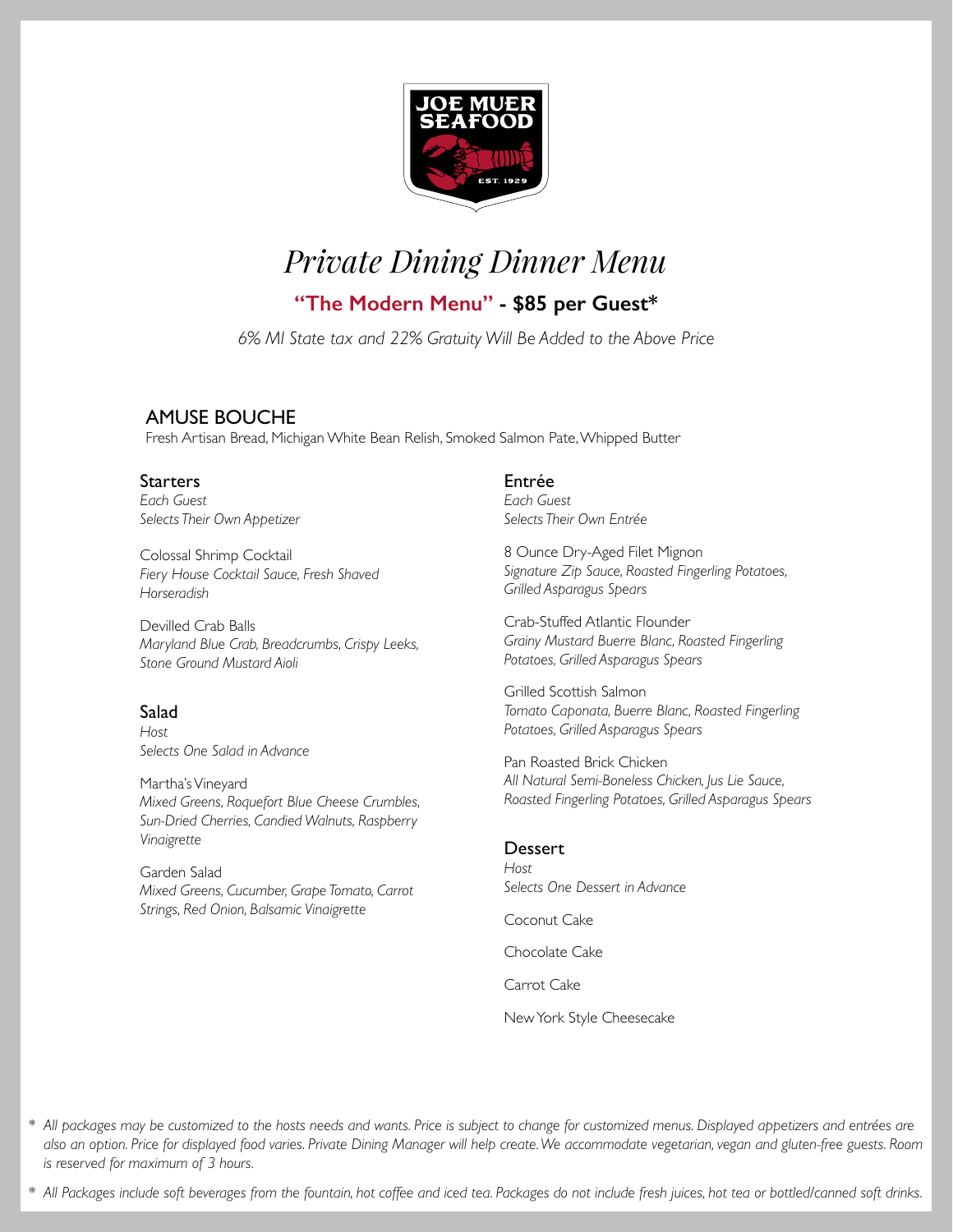

**"The Executive Menu" - \$95 per Guest\*** 

*6% MI State tax and 22% Gratuity Will Be Added to the Above Price*

## AMUSE BOUCHE

Fresh Artisan Bread, Michigan White Bean Relish, Smoked Salmon Pate, Whipped Butter

## **Starters**

*Each Guest Selects Their Own Appetizer*

Colossal Shrimp Cocktail *Fiery House Cocktail Sauce, Fresh Shaved Horseradish*

Devilled Crab Balls *Maryland Blue Crab, Breadcrumbs, Crispy Leeks, Stone Ground Mustard Aioli*

### Salad

*Host Selects One Salad in Advance*

Martha's Vineyard *Mixed Greens, Roquefort Blue Cheese Crumbles, Sun-Dried Cherries, Candied Walnuts, Raspberry Vinaigrette*

Garden Salad *Mixed Greens, Cucumber, Grape Tomato, Carrot Strings, Red Onion, Balsamic Vinaigrette*

## Entrée

*Each Guest Selects Their Own Entrée* 

8 Ounce Dry-Aged Filet Mignon *Signature Zip Sauce, Roasted Fingerling Potatoes, Grilled Asparagus Spears*

5 Ounce South African Rock Lobster Tail *Warm Drawn Butter, Roasted Fingerling Potatoes, Grilled Asparagus Spears* 

Oven Roasted Barramundi *Lobster Meat, Crab Meat, Buerre Blanc, Roasted Fingerling Potatoes, Grilled Asparagus Spears*

#1 Grade Hawaiian Big Eye Sliced Tuna Steak *Tomato-Caper Relish, Chimichurri, Roasted Fingerling Potatoes, Grilled Asparagus Spears*

### **Dessert**

*Host Selects One Dessert in Advance*

Coconut Cake

Chocolate Cake

Carrot Cake

New York Style Cheesecake

*\* All packages may be customized to the hosts needs and wants. Price is subject to change for customized menus. Displayed appetizers and entrées are also an option. Price for displayed food varies. Private Dining Manager will help create. We accommodate vegetarian, vegan and gluten-free guests. Room is reserved for maximum of 3 hours.*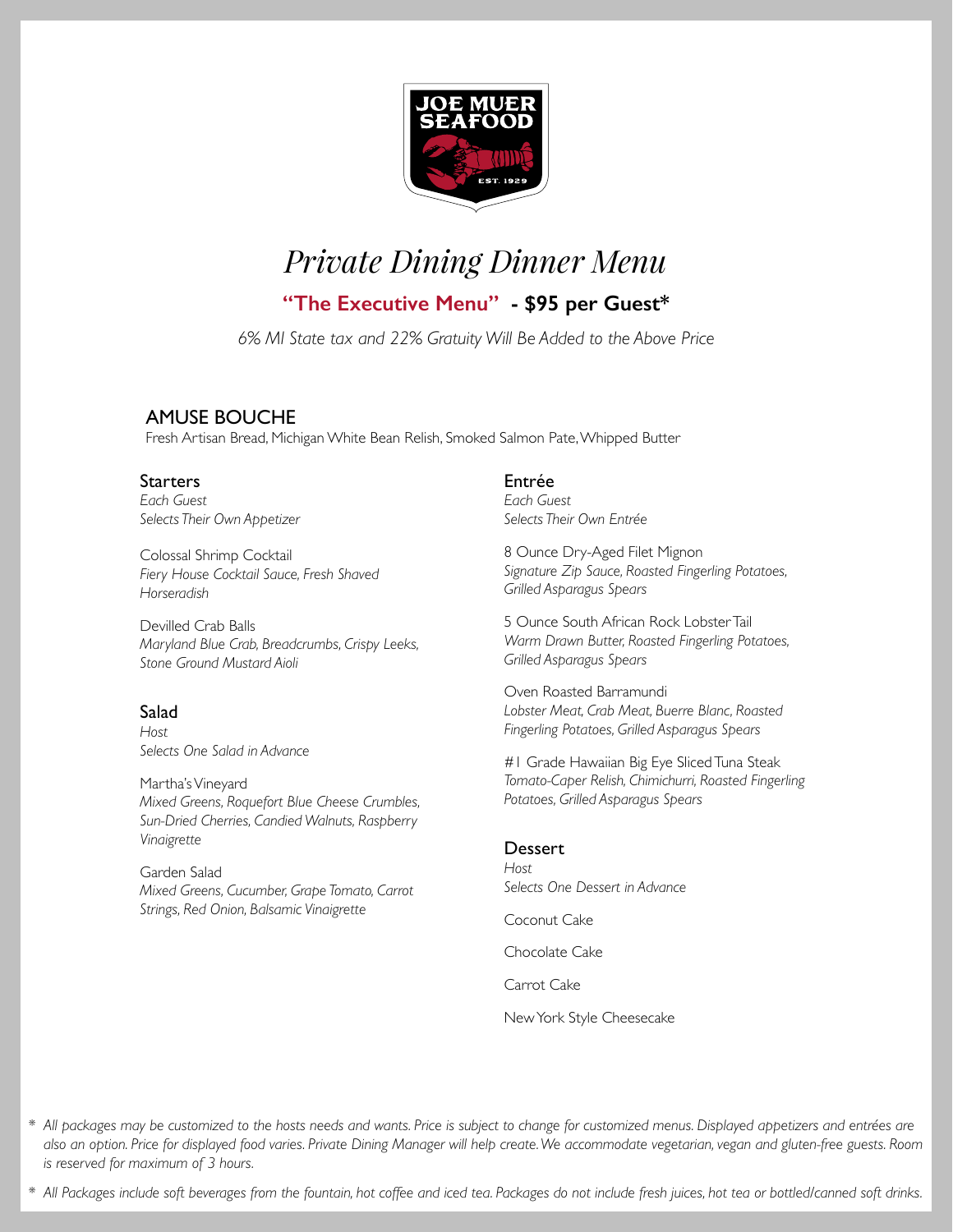

**"The Elite Menu" - \$115 per Guest\*** 

*6% MI State tax and 22% Gratuity Will Be Added to the Above Price*

## AMUSE BOUCHE

Fresh Artisan Bread, Michigan White Bean Relish, Smoked Salmon Pate, Whipped Butter

## **Starters**

*Each Guest Selects Their Own Appetizer*

Colossal Shrimp Cocktail *Fiery House Cocktail Sauce, Fresh Shaved Horseradish*

Devilled Crab Balls *Maryland Blue Crab, Breadcrumbs, Crispy Leeks, Stone Ground Mustard Aioli*

### Salad

*Host Selects One Salad in Advance*

Martha's Vineyard *Mixed Greens, Roquefort Blue Cheese Crumbles, Sun-Dried Cherries, Candied Walnuts, Raspberry Vinaigrette*

Garden Salad *Mixed Greens, Cucumber, Grape Tomato, Carrot Strings, Red Onion, Balsamic Vinaigrette*

## Entrée

*Each Guest Selects Their Own Entrée* 

10 Ounce Dry-Aged Filet Mignon *Signature Zip Sauce, Roasted Fingerling Potatoes, Grilled Asparagus Spears*

6 Ounce Filet & 5 Ounce South African Rock Lobster Tail *Signature Zip Sauce, Warm Drawn Butter, Roasted Fingerling Potatoes, Grilled Asparagus Spears* 

Chilean Sea Bass *Rock Samphire, Cider Reduction, Buerre Blanc, Roasted Fingerling Potatoes, Grilled Asparagus Spears*

14 Ounce USDA Prime New York Strip *Au-Poivre Encrusted, Cognac Green Peppercorn Sauce, Roasted Fingerling Potatoes, Grilled Asparagus Spears*

Twin - 5 Ounce South African Rock Lobster Tail *Warm Drawn Butter, Roasted Fingerling Potatoes, Grilled Asparagus Spears*

## Dessert

*Host Selects One Dessert in Advance* Coconut Cake Chocolate Cake Carrot Cake New York Style Cheesecake

*\* All packages may be customized to the hosts needs and wants. Price is subject to change for customized menus. Displayed appetizers and entrées are also an option. Price for displayed food varies. Private Dining Manager will help create. We accommodate vegetarian, vegan and gluten-free guests. Room is reserved for maximum of 3 hours.*